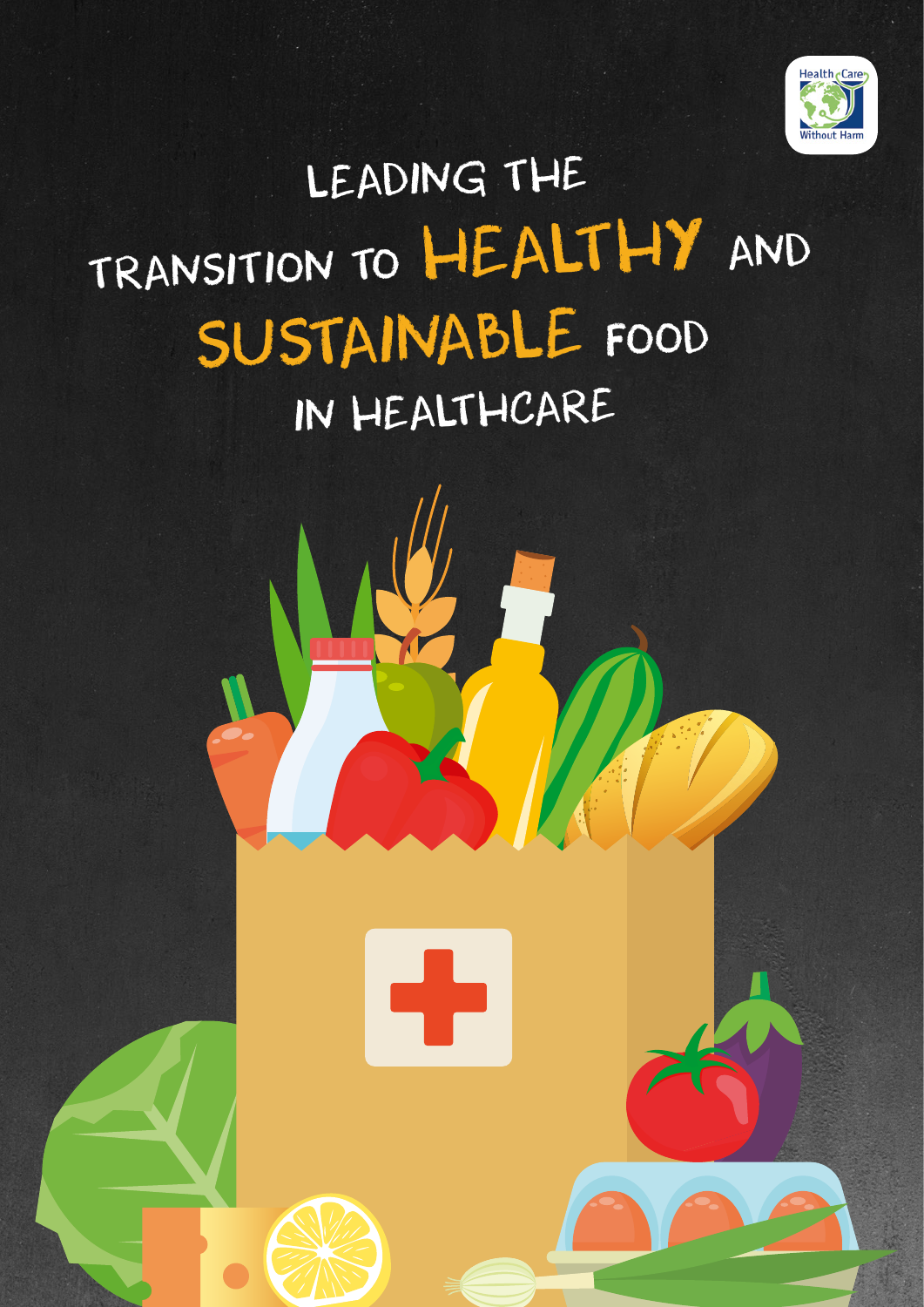Sustainable food in healthcare is steadily progressing**<sup>1</sup>** - but whilst there is continuing momentum to build a more sustainable future, there are still many challenges and barriers to healthcare's procurement of sustainable and healthy food, as well as prevention and reduction of food waste. Through implementing healthy and sustainable food policies and practices, healthcare facilities can not only protect the environment and the health of communities, but also support local economies and educate employees, patients, and families about healthy eating.

## Recommendations for a healthy and sustainable food procurement strategy

dietary habits. Consider results.<br>according to your survey results.<br>**1. Improve communication between the kitchen and wards** to improve accurate infor-<br>1. **Improve communication between the kitchen and their** preferences/r mation about the number of patients requiring meals and their preferences/requirements.

## Recommendations for preventing and reducing food waste

**Carry out regular satisfaction surveys** to better align with patients' preferences and dietary bar regard burstweened surveys to better and more patients. Preferences and

### Leading the transition to healthy and sustainable food in healthcare

3. **Monitor and measure food waste** (weight and cost) - evaluate what food items are wasted the most and where (i.e. kitchen, canteen, and wards) via either visual estimates and/or

directly weightlie. Nep-<br>food waste.<br>**4. Train kitchen and ward staff** about the different stages of food waste management,<br>the proportunities for the process of the standard-sized serving utensils, and alternatives to dis

such as efficient storage, standard-sized serving utensils, and alternatives to disposal. **5. Establish a simplified and flexible food ordering procedure** with opportunities for **5. Establish a simplified and flexible food ordering procedure** with opportunities for **5. 1999 1999 1999 1999 1999 1** 

**6. Ensure that patients are offered different portion sizes** (large, standard, or small por-<br> **6. Ensure that patients are offered different portion sizes** (large, standard, or small por-<br>
increases available. The area that patients are once a uncremental about the appropriate portion size,

- 1. **Connect and engage with your team,** integrate input from all departments (health professionals, kitchen, administration; even patients and visitors) to assess your current practices,
- and consider how sustainability could be further improved within your procurement policies. **a Ask where your food comes from:** assess related impacts upon health, society,<br>economy, and the environment.
- **b Include vending machines in your policy:** procure healthier, and Fairtrade products instead of beverages and foods high in fats, sugar, and/or salt.
- 2. **Work with local producers** when procuring thereby reducing food miles and food waste at source. This reduces reliance on expensive processed foods, and miles and food waste<br>fresh, local, seasonal, and organic produce.
- 3. **Reduce meat portions** and/or substitute with other high-protein products such as fish, eggs, cheese, and plant-based products from organic and sustainable sources
- cheese, and plant-based products from organic and sustainable sources. 4. **Offer more plant-derived foods** i.e. fruits, vegetables, whole grains, pulses, and nuts. Offer<br>Vegetarian/vegan dishes on a daily basis, and ensure that fresh fruit is always available.
- vegetarian/vegan dishes on a daily basis, and ensure that fresh fruit is always available. **Highlight the "healthiest option(s)" on menus and in cafeterias, e.g. with a small icon, thus**
- enabling everyone to make informed food choices a**nd in cafeterias,** e.g. with a small icon, thus<br>of prevention-based healthcare.<br>Dave to althcare.
- **6. Develop alternative menu systems** e.g. verbal or electronic menus allowing patients to choose their meals closer to meal times. Consider ways of allowing patients to select a variety of foods, textures, and portion s choose their meals closer to meal times. Consider ways of allowing allowing patients to<br>of foods, textures, and portion sizes.<br>Paise s
- 7. **Raise awareness and educate all health professionals**  about healthy and sustainable food
- in their training. Ward staff should be taught the importance of patient malnutrition screening. 8. **Embrace the educational/community role of hospitals**; show staff, patients, and visitors<br>how to change their food habits. Organise farm field trips to visit and visitors how to change their food habits. Organise farm field trips, tasting sessions, cookery demon-<br>strations, and other activities to encourage particinants to press ons, cookery demonstrations, and other activities to encourage participants to prepare meals in a healthier, more sustainable way.
- 9. **Communicate your healthy and sustainable food policy** to staff via newsletters and website(s). Look for peer-based learning opportunities and networks to leverage the purchasing<br>power of healthcare institutions.<br>Calaby in the purchasing
- 10. **Celebrate wins and regularly assess procurement policies** nutritional requirements are met, with positive economical and environmental impacts. to guarantee high quality and

10. **Explore creative and alternative uses for leftovers** to produce new recipes and improve meal presentation. Consider redistributing surplus food through donation to char-

- -
- 
- directly weighing. Report the results to employees and patients to raise awareness about food waste.
	-
	-
	- meal cancellations, and provide an "in-between" meal service, if needed.
	- nutritional content, and any alternative meals available. **Establish protected meal times** to allow patients to take their time to eat without being
	- interrupted.
	- as opening containers, cutting meat, or peeling fruit.
	-
	- specific requirements, presentation ideas, and share the facility's food waste strategy.
	- itable schemes or converting it to energy.

8. **Provide help to those who have limited manual dexterity or strength** for tasks suc<sup>h</sup>

**Organise working groups** (patients, administrative and kitchen staff, and healthcare pro-**Forganise working of superpenetics, adjusting and increasing meals to suit patients'**<br>fessionals), to discuss different culinary innovations e.g. adjusting meals to suit patients'

Healthcare facilities have an important role to play in creating healthier and sustainable food systems that guarantee environmental stewardship, maintenance of local economies, animal welfare, and protection of health and wellbeing for all citizens.

#### Final considerations

**We therefore encourage YOU to take action and become part of the global sustainable healthcare movement by leading the change towards sustainable food policies at your healthcare facility. Join HCWH Europe and the Global Green and Healthy Hospitals (GGHH) network to share, learn, and connect with other sustainable healthcare leaders.**

**[noharm-europe.org](http://noharm-europe.org) / [greenhospitals.net](http://greenhospitals.net)**